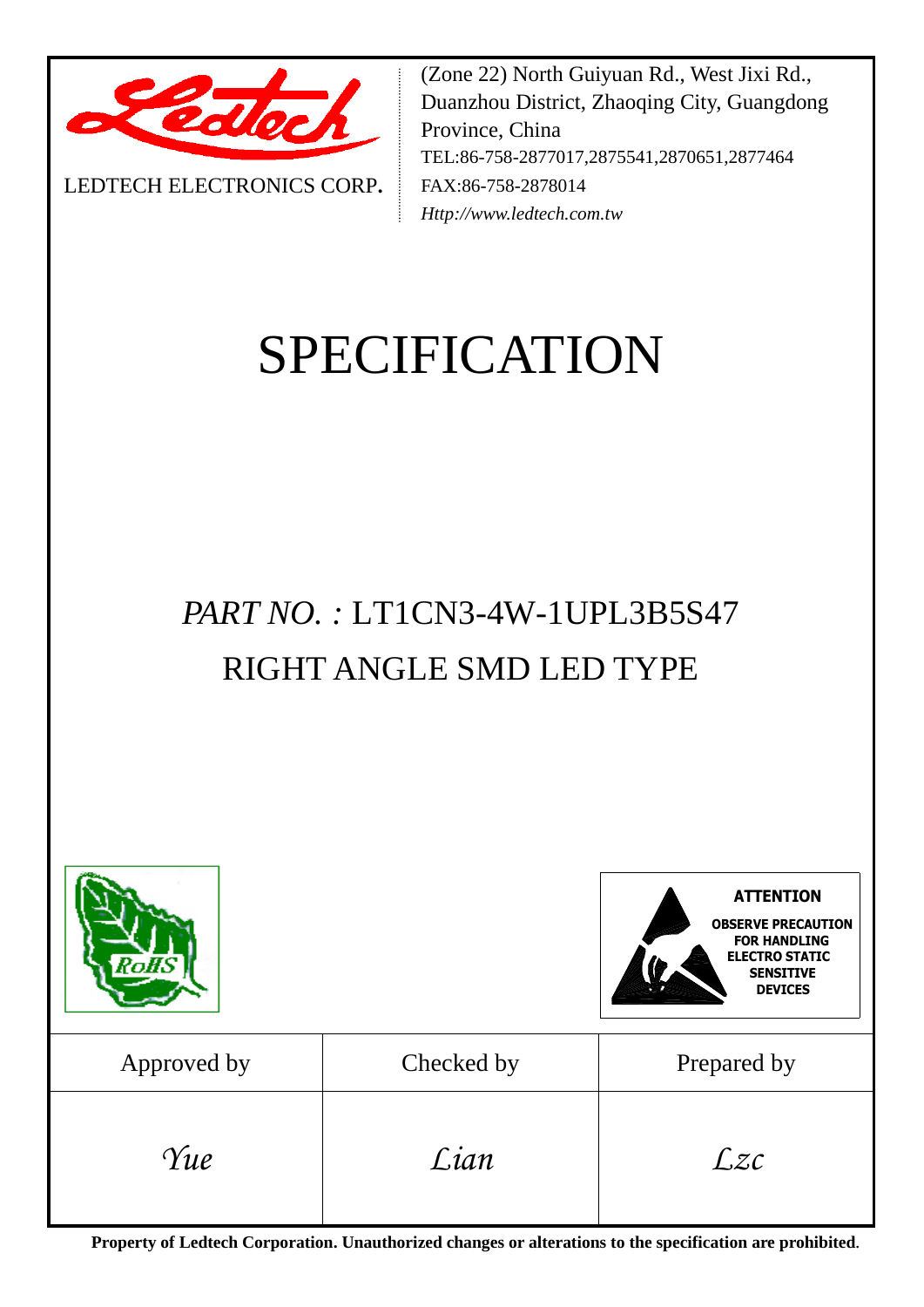

# $LT1CN3-4W-1UPL3B5S47$  RIGHT ANGLE

# SMD LED TYPE

# **Package Dimensions**



#### **Notes:**

- 1. All dimensions are in mm.
- 2. Tolerance is ±0.25mm unless otherwise noted.

# **Description**

|                      | LED Chip       |                       |                        |  |
|----------------------|----------------|-----------------------|------------------------|--|
| Part No.             | Material       | <b>Emitting Color</b> | Lens Color             |  |
| LT1CN3-4W-1UPL3B5S47 | InGaN/Sapphire | White                 | <b>Yellow Diffused</b> |  |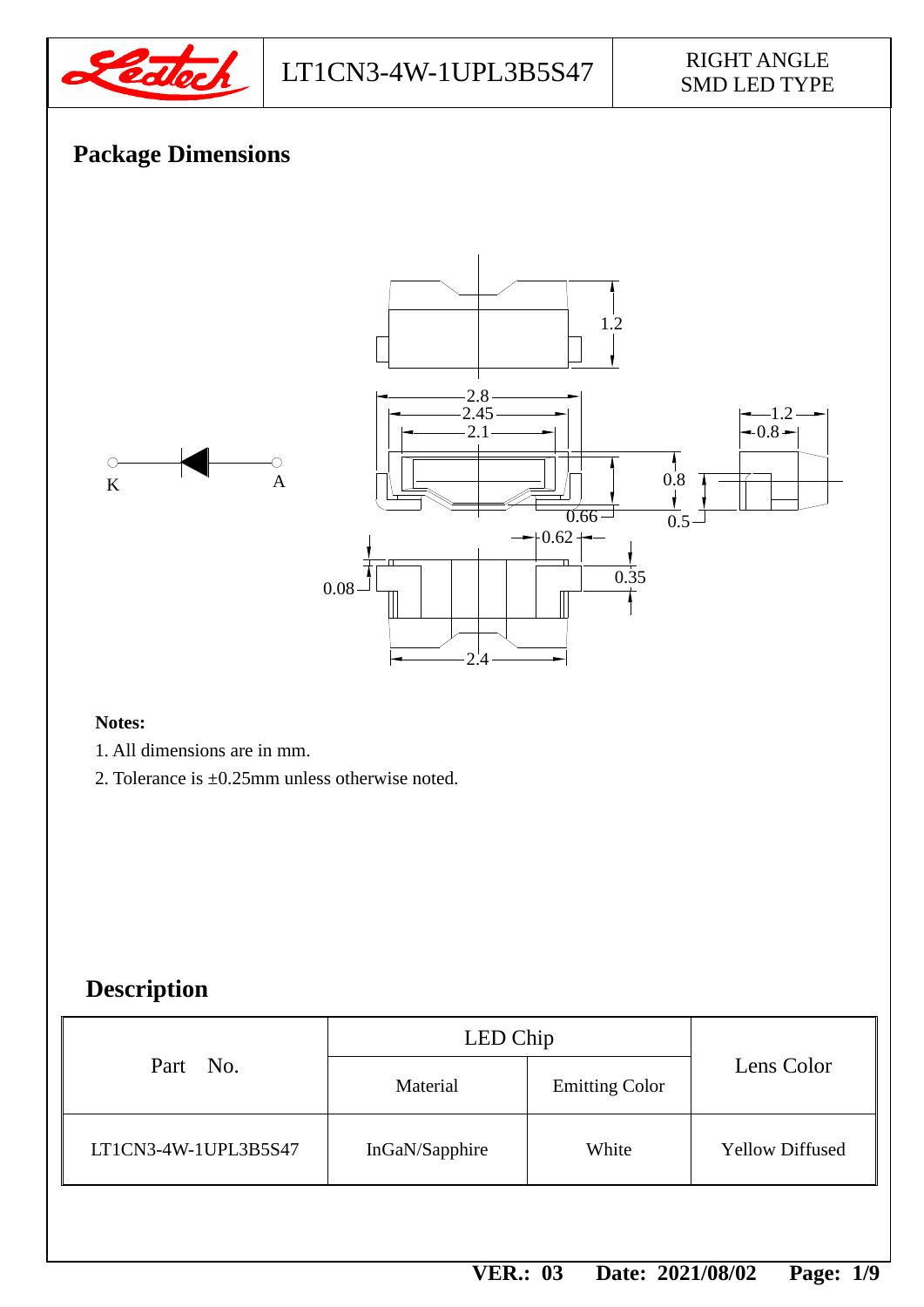

# **Absolute Maximum Ratings at Ta=25** ℃

| Parameter                                       | Symbol         | Rating                                        | Unit         |
|-------------------------------------------------|----------------|-----------------------------------------------|--------------|
| <b>Power Dissipation</b>                        | P <sub>d</sub> | 108                                           | mW           |
| Reverse Voltage                                 | $V_r$          | 5                                             | V            |
| D.C. Forward Current                            | If             | 30                                            | mA           |
| Peak Current(1/10Duty Cycle,0.1ms Pulse Width.) | If (Peak)      | 100                                           | mA           |
| <b>Operating Temperature Range</b>              | Topr.          | $-40$ to $+100$                               | $^{\circ}$ C |
| <b>Storage Temperature Range</b>                | Tstg.          | $-40$ to $+100$                               | $^{\circ}C$  |
| Soldering Temperature                           | Tsld.          | Reflow Soldering: $260^{\circ}$ C for 10 sec. |              |
| Electric Static Discharge Threshold (HBM)       | <b>ESD</b>     | 300                                           | V            |

### **Electrical and Optical Characteristics:**

| Parameter                                      | Symbol         | Condition  | Min. | Typ.  | Max. | Unit         |
|------------------------------------------------|----------------|------------|------|-------|------|--------------|
| Luminous Intensity                             | Iv             | If= $20mA$ | 1200 | 1600  |      | mcd          |
| Luminous Flux                                  | $\Phi$ v       | If= $20mA$ |      | 3600  |      | mlm          |
| <b>Forward Voltage</b>                         | Vf             | If= $20mA$ | 2.8  |       | 3.6  | $\mathbf{V}$ |
| <b>CIE</b> Chromaticity<br>Coordinates: X Axis | X              | If= $20mA$ |      | 0.287 |      |              |
| <b>CIE</b> Chromaticity<br>Coordinates: Y Axis | Y              | If= $20mA$ |      | 0.279 |      |              |
| <b>Reverse Current</b>                         | Ir             | $Vr = 5V$  |      |       | 50   | $\mu$ A      |
| <b>Viewing Angle</b>                           | $2 \theta 1/2$ | If= $20mA$ |      | 120   |      | deg          |

Notes: 1.Tolerance of Luminous Intensity is ±15%

2.Tolerance of Forward Voltage is ±0.1V

3.Tolerance of Correlated Colour Temperature is ±7% 4.Tolerance of Color Rendering Index is ±2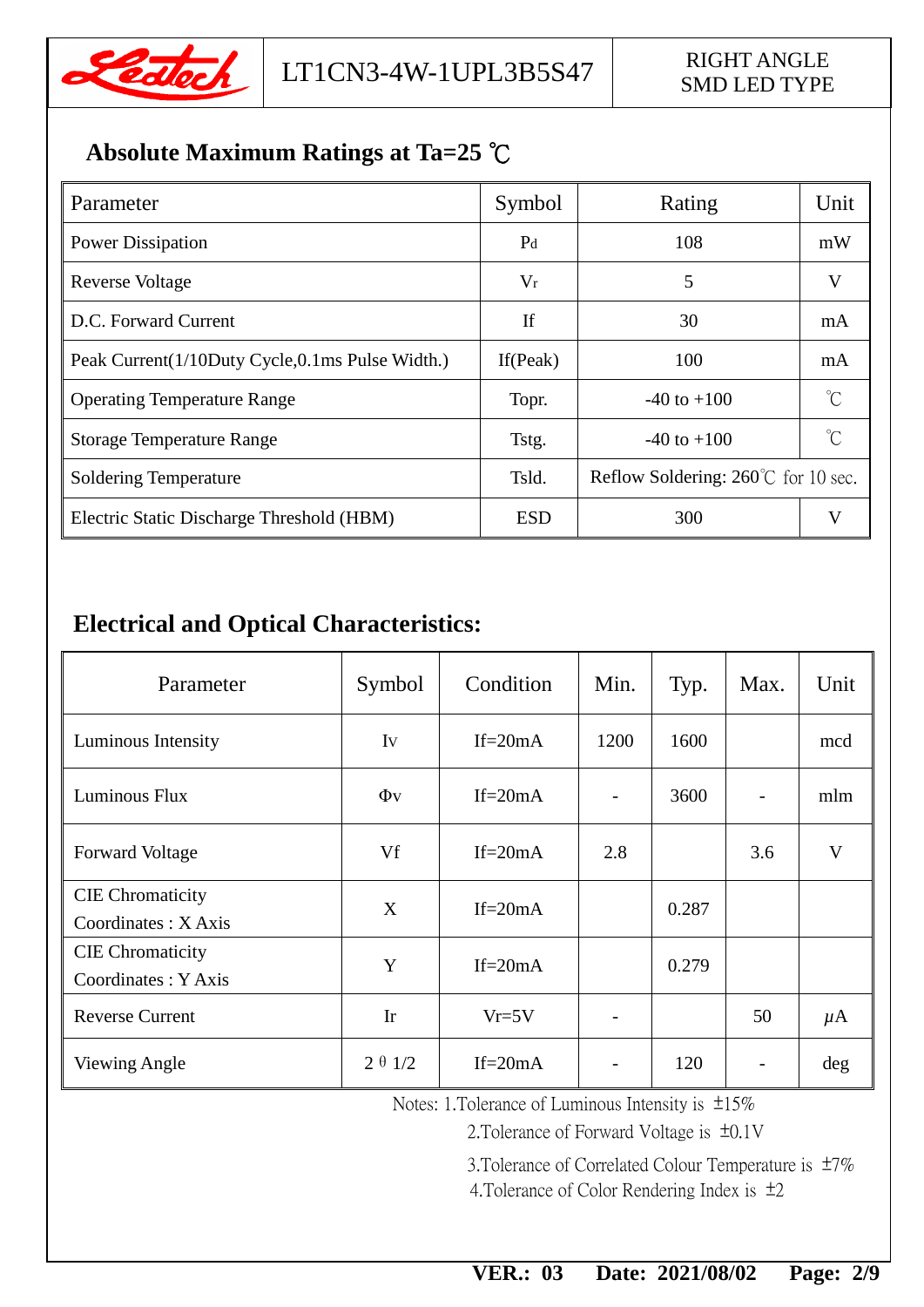

#### **Forward Voltage Rank Combination (IF=20mA)**

| Rank | Min. | Max. | Unit         |
|------|------|------|--------------|
| V19  | 2.8  | 2.9  |              |
| V20  | 2.9  | 3.0  |              |
| V21  | 3.0  | 3.1  |              |
| V22  | 3.1  | 3.2  | $\mathbf{V}$ |
| V23  | 3.2  | 3.3  |              |
| V24  | 3.3  | 3.4  |              |
| V25  | 3.4  | 3.5  |              |
| V26  | 3.5  | 3.6  |              |

#### **Luminous Intensity Rank Combination (IF=20mA)**

| <b>Rank</b>             | Min. | Max. | Unit |
|-------------------------|------|------|------|
| $\overline{\mathbf{C}}$ | 1200 | 1400 |      |
| D                       | 1400 | 1600 |      |
| E                       | 1600 | 1800 | mcd  |
| F                       | 1800 | 2000 |      |
| G                       | 2000 | 2200 |      |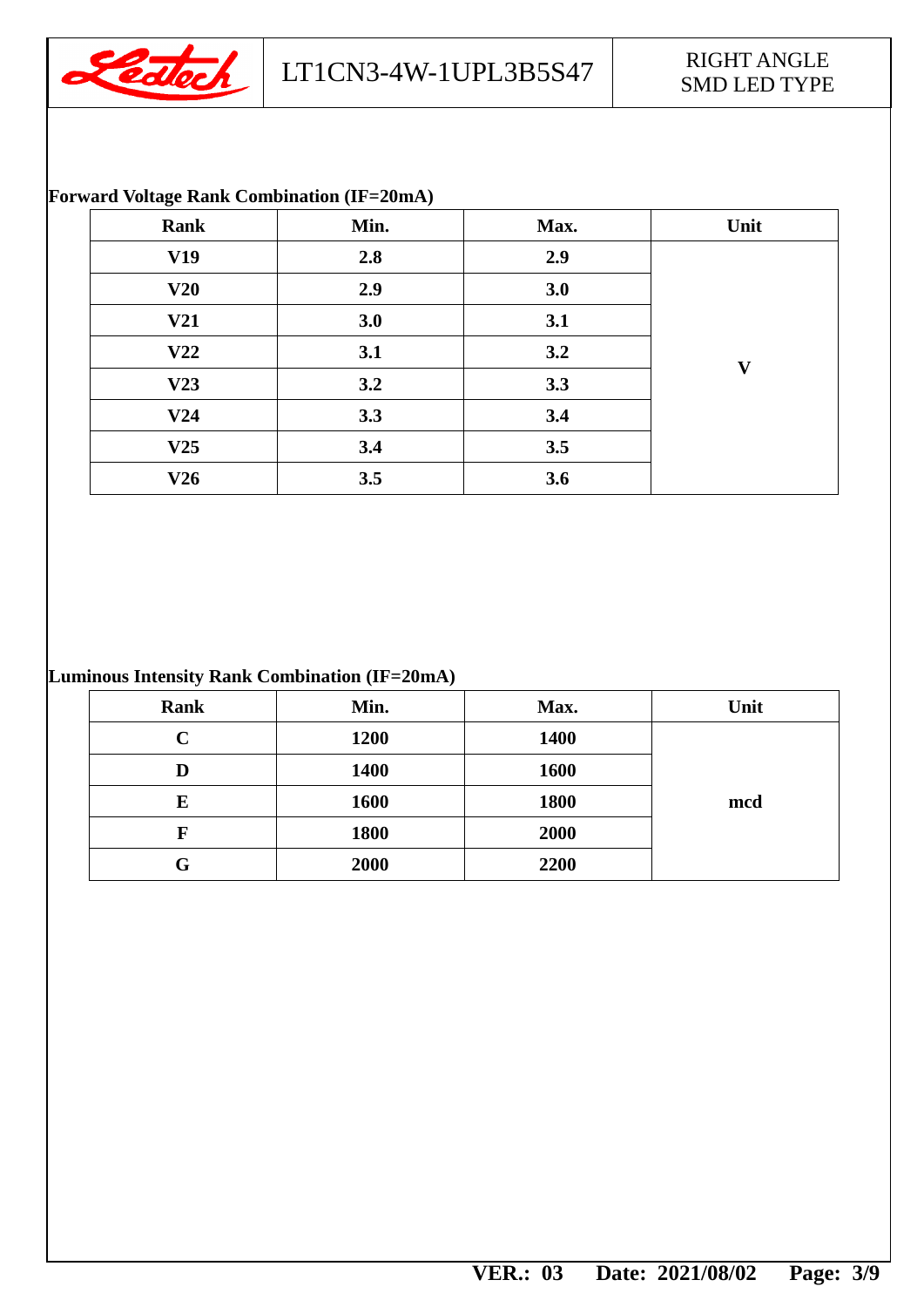





Ambient Temperature VS. Forward Current

Forward Current VS. Applied Voltage Forward Current VS. Luminous Intensity

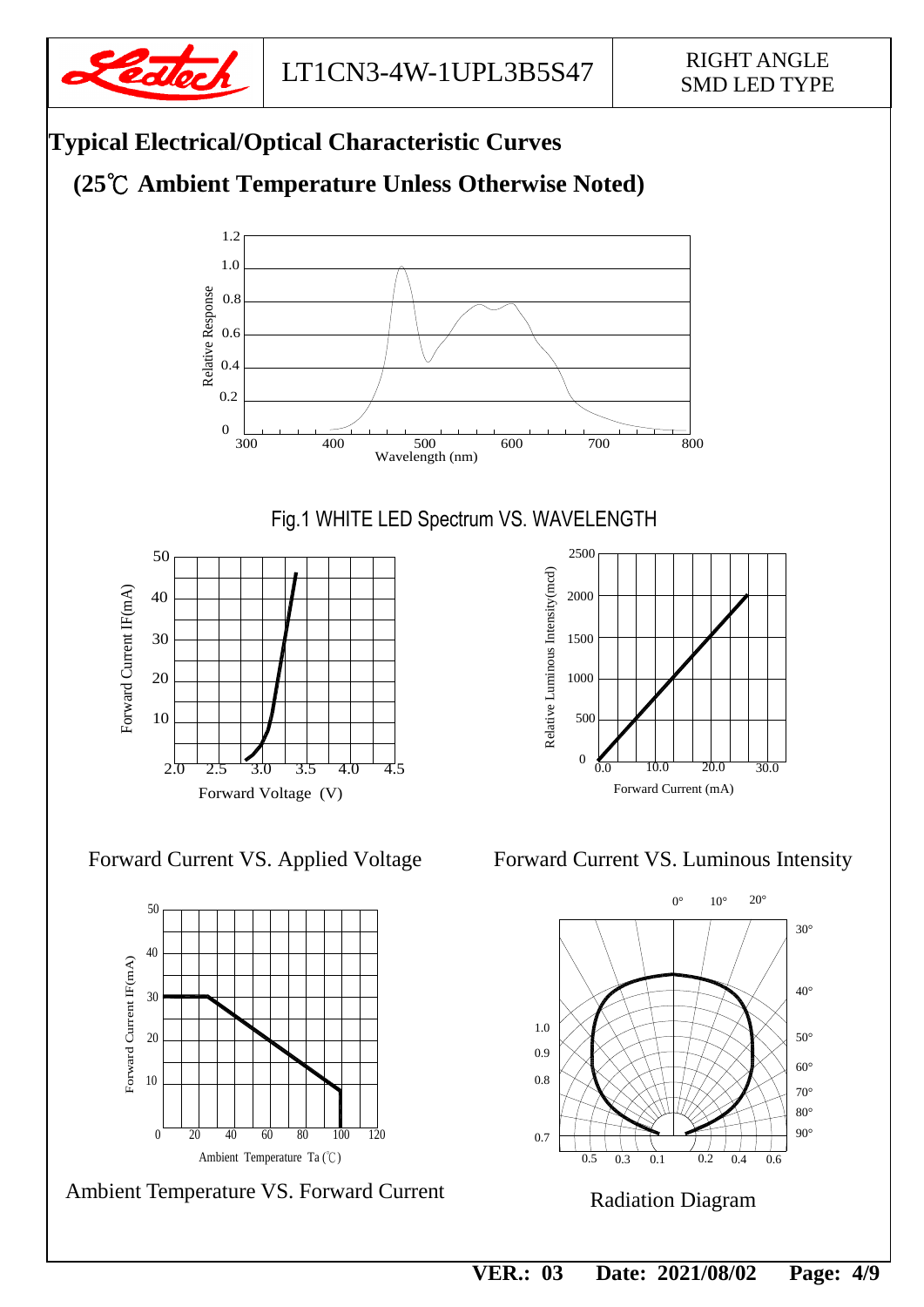

### **Chromaticity Coordinates Specifications for Bin Grading:**

COLOR RANKS (IF=20mA.Ta=25℃)

| <b>BIN</b>     | <b>RANK</b> |       |       |       |       |
|----------------|-------------|-------|-------|-------|-------|
|                | X           | 0.288 | 0.296 | 0.307 | 0.299 |
| B <sub>3</sub> | Y           | 0.294 | 0.307 | 0.298 | 0.286 |
|                | X           | 0.296 | 0.304 | 0.315 | 0.307 |
| B <sub>5</sub> | Y           | 0.307 | 0.319 | 0.311 | 0.298 |
|                | X           | 0.304 | 0.312 | 0.323 | 0.315 |
| B7             | Y           | 0.319 | 0.331 | 0.323 | 0.311 |

Note: X.Y Tolerance each Bin limit is±0.01.

### **Chromaticity Coordinates & Bin grading diagram:**

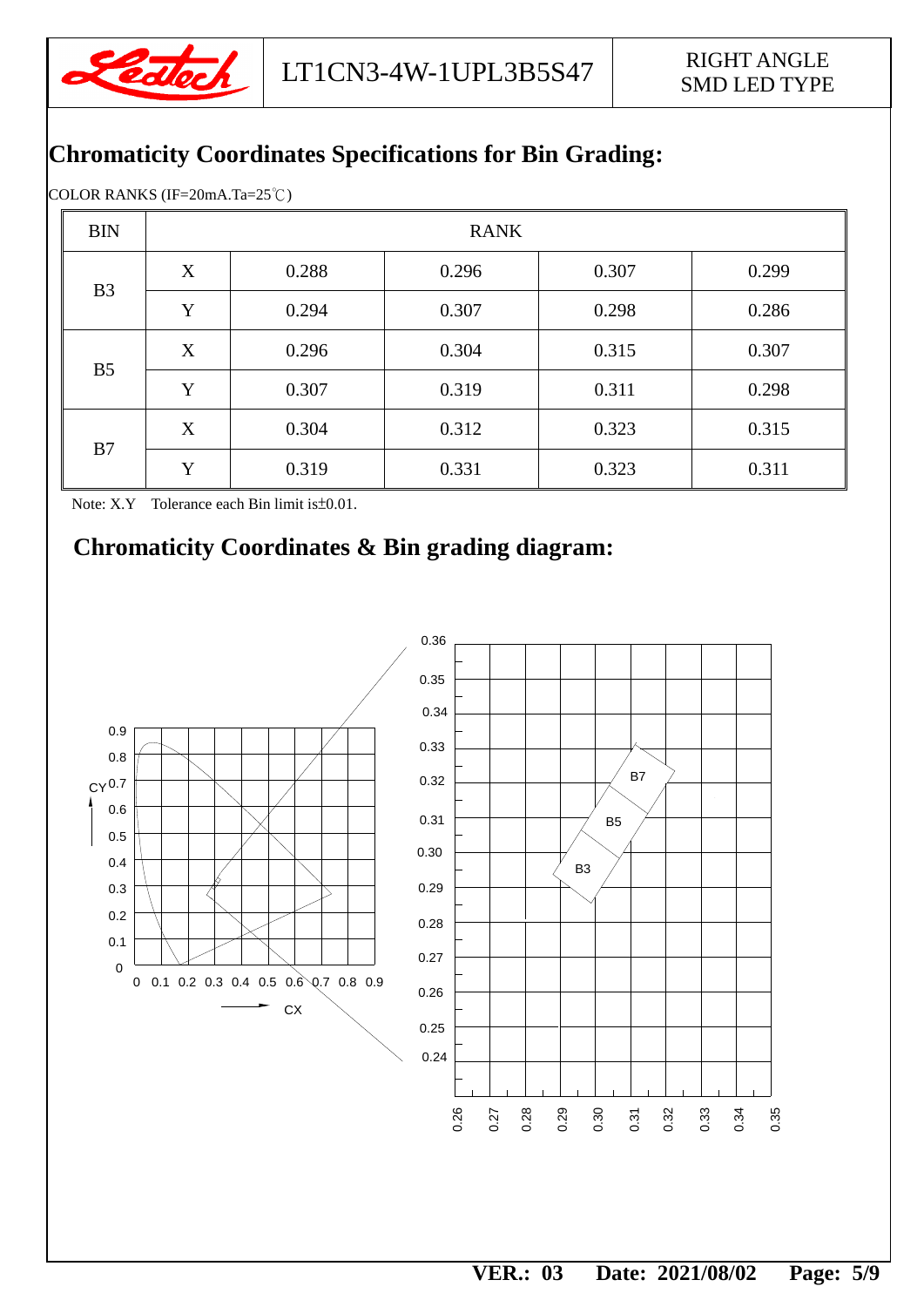

### **PRECAUTION IN USE**

#### **Storage**

**Recommended storage environment**

**Temperature: 5**  ${}^{0}C \sim 30 {}^{0}C (41 {}^{0}F \sim 86 {}^{0}F)$ 

**Humidity: 60% RH Max.**

**Moisture measures: Please refer to Moisture-sensitive label on reels package bags.**

**If unused LEDs remain, they should be stored in moisture proof packages, such as sealed container with packages of moisture absorbent material (silica gel). It is also recommended to return the LEDs to the original moisture proof bag and to reseal the moisture proof bag again. Fold the opened bag firmly and keep in dry environment.**

#### **Soldering**

| <b>Soldering</b><br><b>Reflow</b> |                    |                           |  |  |
|-----------------------------------|--------------------|---------------------------|--|--|
|                                   | <b>Lead Solder</b> | <b>Lead – free Solder</b> |  |  |
| <b>Pre-heat</b>                   | $120 - 150$ °C     | $180 - 200$ °C            |  |  |
| <b>Pre-heat time</b>              | 120sec. Max.       | 120sec. Max.              |  |  |
| Peak temperature                  | 240°C Max.         | 260℃ Max.                 |  |  |
| <b>Soldering time</b>             | 10sec. Max.        | 10sec. Max.               |  |  |
| <b>Condition</b>                  | refer to           | refer to                  |  |  |
|                                   | Temperature-       | Temperature-              |  |  |
|                                   | profile 1          | profile 2                 |  |  |

**\*After reflow soldering rapid cooling should be avoided.**

**[Temperature-profile (Surface of circuit board)] Use the conditions shown to the under figure.** <**1 : Lead Solder**><**2 : Lead-free Solder**>

120sec. Max. 60sec. Max. Pre-heating 120~150°C 2.5~5°C/sec.  $2.5 \sim 5^{\circ}$ C/sec. 240°C Max. 10sec. Max.



#### **[ Recommended soldering pad design ]**

**Use the following conditions shown in the figure.**

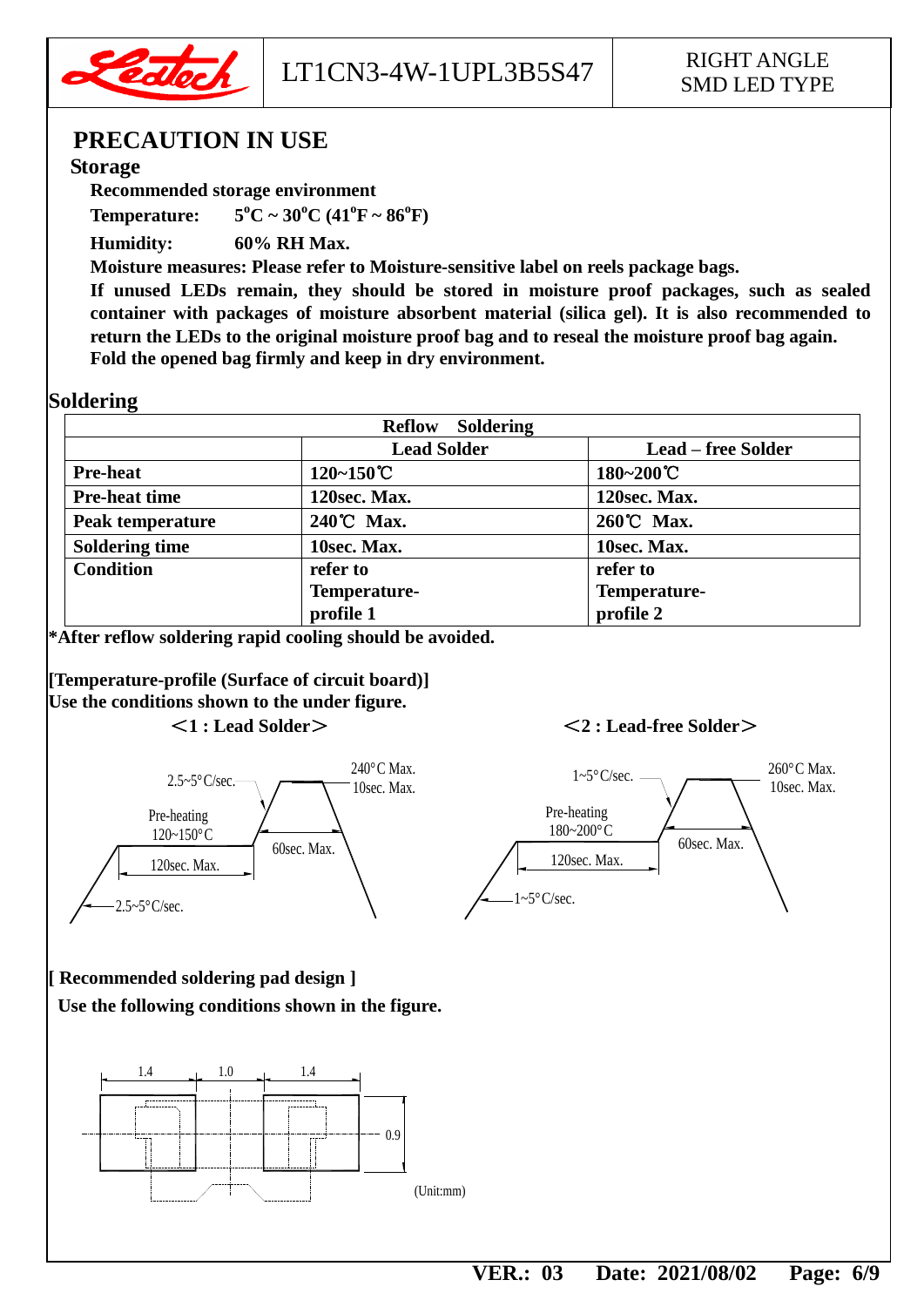

#### **Sulfur-sensitive**

- **There is silver-plated metal part on the inner/outer side of the outer package. If exposed to the condition with corrosive gas, the silver plating surface may go bad, which will affect soldering strength and optical properties. Therefore, after opening it must be kept in a sealed container, etc.**
- **Materials contain sulfur component (gasket, adhesive, etc.) may have bad effects on the surface of the coating, so please do not use such materials in the product.**
- **In cardboard boxes and rubber, even in the atmosphere may contain minute amount of corrosive gases; In addition, the resin material may also contain halogen which has a bad effect on the surface of the coating.**
- **Even if the soldering installation and product assembly finished, by the effect of corrosive gas generated by relative materials of LED and external injected, the coating surface may go bad, so it is necessary to design the product taking into account the above factors.**
- **If requires, it is best to use a silicone washer, but be aware that low molecular silicone may cause the product poor contact.**
- **Keep the product in location where has less temperature change, because moisture condensation would be generated under a condition of strong temperature change.**

#### **DISCLAIMER**

- **1. Our department reserves the right(s) on the adjustment of product material mix for the specification.**
- **2.The product meets our department published specification for a period of twelve (12) months from date of shipment.**
- **3.The graphs shown in this datasheet are representing typical data only and do not show guaranteed values.**
- **4.When using this product, please observe the absolute maximum ratings and the instructions for using outlined in these specification sheets. Our department assumes no responsibility for any damage resulting from the use of the product which does not comply with the absolute maximum ratings and the instructions included in these specification sheets.**
- **5.These specification sheets include materials protected under copyright of our department. Reproduction in any form is prohibited without obtaining our department's prior consent.**
- **6.This product is not intended to be used for military, aircraft, automotive, medical, life sustaining or life saving applications or any other application which can result in human injury or death. Please contact authorized our department sales agent for special application request.**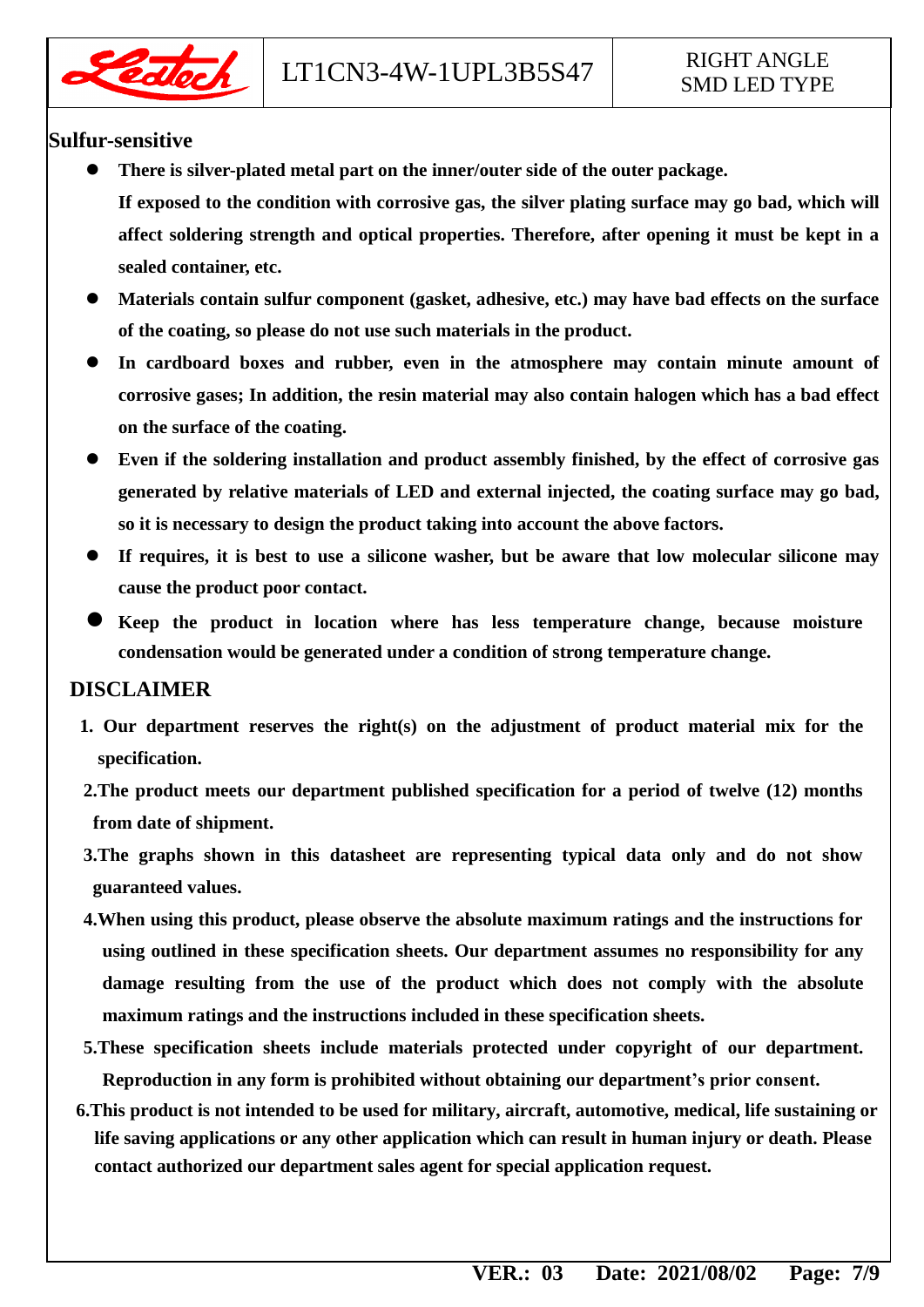

# SMD LED TYPE

# **Dimensions for Tape**



**Dimensions for Reel**



#### **Notes**:

- 1.All dimensions are in mm, tolerance is±2.0mm unless otherwise noted.
- 2.Specifications are subject to change without notice.